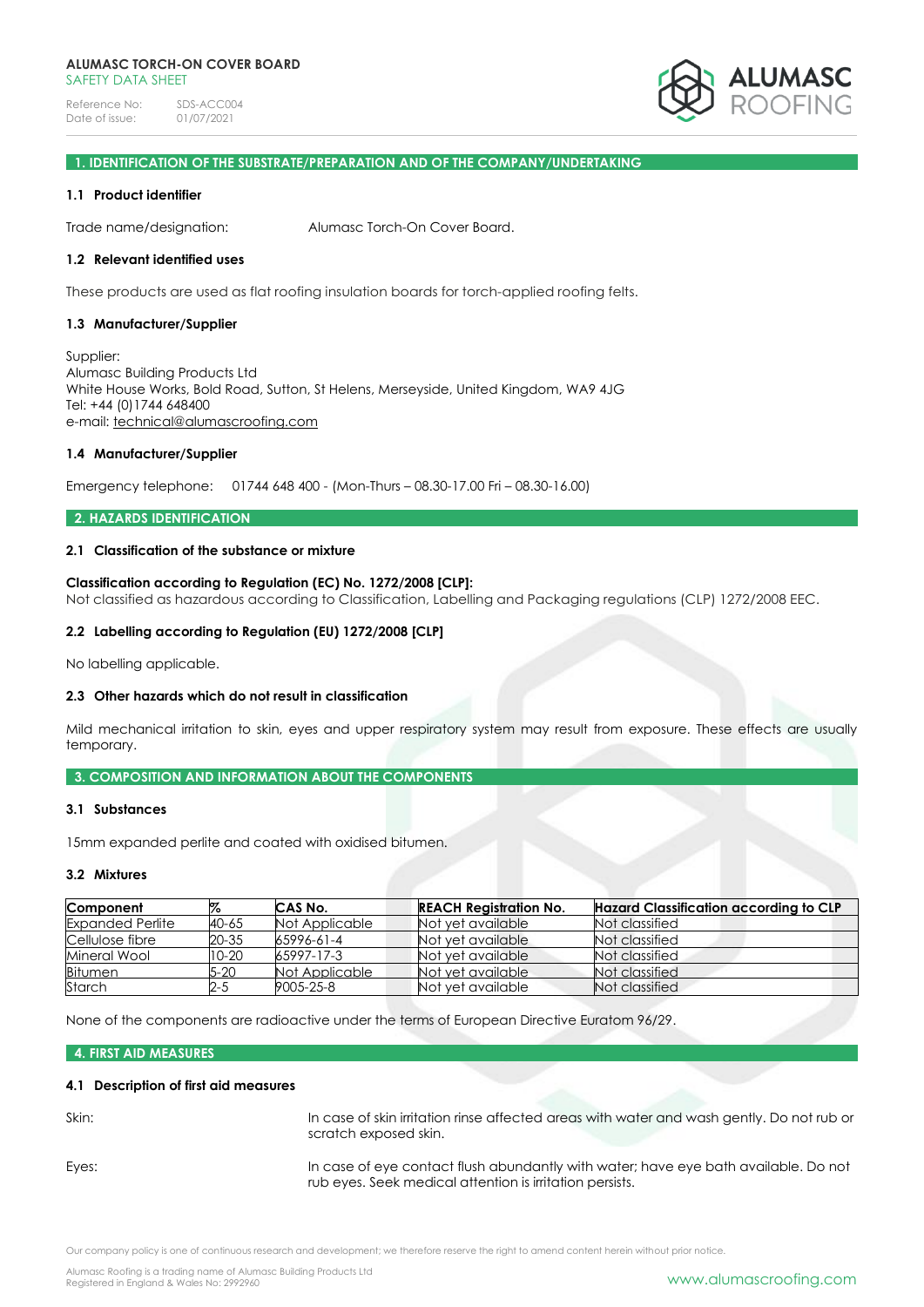#### **ALUMASC TORCH-ON COVER BOARD** SAFFTY DATA SHFFT

Reference No: SDS-ACC004<br>Date of issue: 01/07/2021 Date of issue:



Nose & Throat: If these become irritated move to a dust free area, drink water and blow nose. Seek medical attention if irritation persists.

First aid additional information: If symptoms persist, seek medical advice.

### **4.2 Most important symptoms and effects, both acute and delayed**

No symptoms or effects expected either acute or delayed.

#### **4.3 Indication of any immediate medical attention and special treatment needed**

No special treatment required. If exposure occurs wash exposed areas to avoid irritation.

#### **5. FIRE-FIGHTING MEASSURES**

### **5.1 Extinguishing media**

Use extinguishing agent suitable for surrounding combustible materials.

#### **5.2 Special hazards arising from the substance or mixture**

This material is classified as fire retardant.

#### **5.3 Advice for fire-fighters**

Packaging and surrounding materials may be combustible.

### **6. ACCIDENTIAL RELEASE MEASURES**

#### **6.1 Personal precautions, protective equipment and emergency procedures**

Where abnormally high dust concentrations occur, provide the workers with appropriate protective equipment as detailed in Section 8. Restore the situation to normal as quickly as possible.

## **6.2 Environmental Precautions**

Prevent further dust dispersion for example by damping the materials. Do not flush spillage to drain and prevent from entering natural watercourses. Check for local regulations, which may apply.

#### **6.3 Methods and material for containment and cleaning up**

Pick up large pieces and use a vacuum cleaner. If brushes are used, ensure that the area is wetted down first. Do not use compressed air for clean up. Do not allow to become windblown.

## **6.4 Reference to other sections**

See Sections 7 & 8.

### **7. HANDLING AND STORAGE**

### **7.1 Precautions for safe handling**

Handling can be a source of dust emission and therefore the processes should be designed to limit the amount of handling. Whenever possible, handling should be carried out under controlled conditions (i.e., using dust exhaust system). Regular good housekeeping will minimise secondary dust dispersal.

#### **7.2 Conditions for safe storage, including any incompatibilities**

Store in original packaging in a dry area. Always use sealed and clearly labelled containers. Avoid damaging containers. Reduce dust emission during unpacking.

Our company policy is one of continuous research and development; we therefore reserve the right to amend content herein without prior notice.

Alumasc Roofing is a trading name of Alumasc Building Products Ltd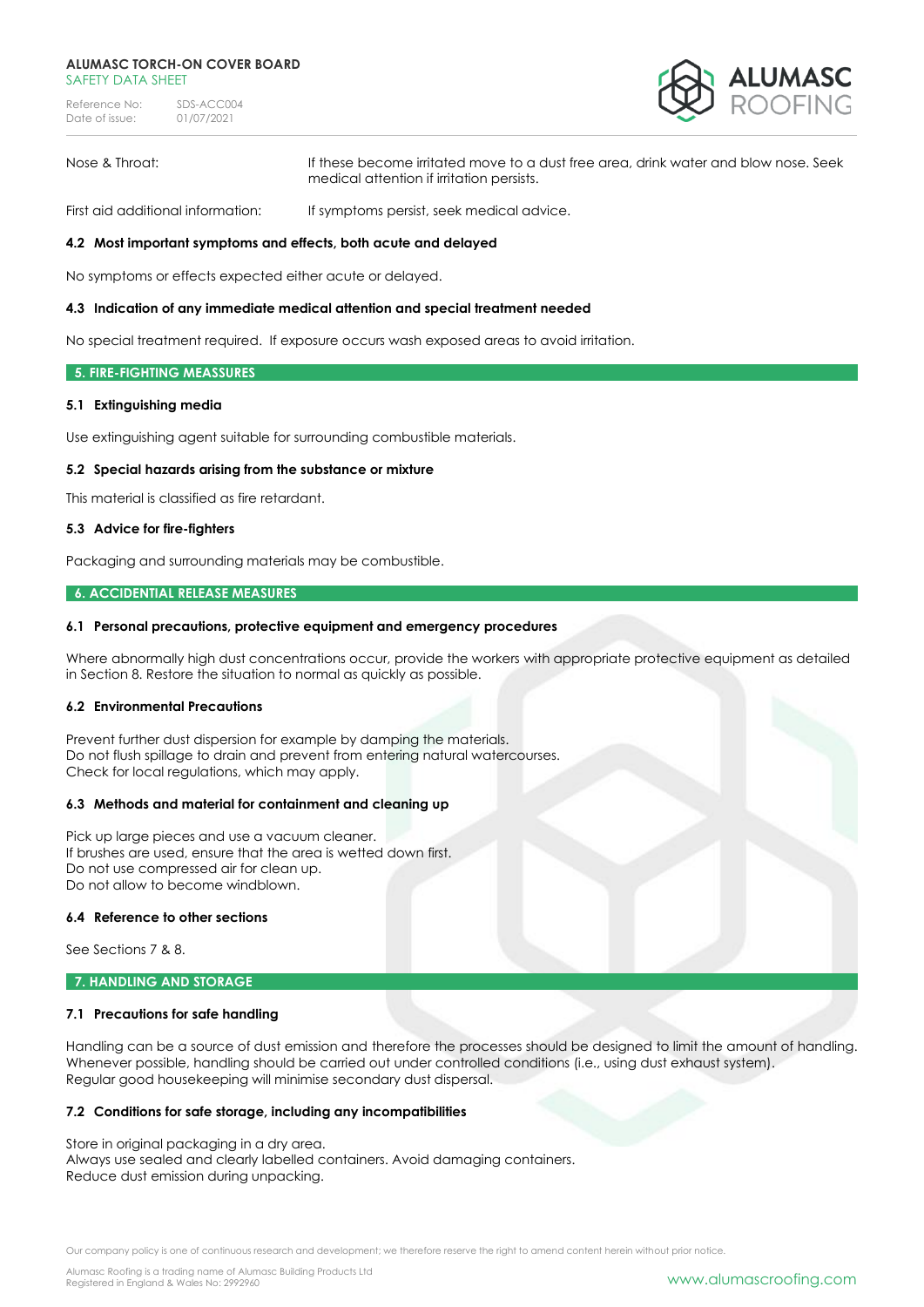

# **8. EXPOSURE CONTROLS/PERSONAL PROTECTION**

### **8.1 Control parameters**

Industrial hygiene standards and occupational exposure limits vary between countries and local jurisdictions. Check which exposure levels apply to your facility and comply with local regulations. If no regulatory dust or other standards apply, a qualified industrial hygienist can assist with a specific workplace evaluation including recommendations for respiratory protection. Examples of national OELs (November 2014) are given in the table below.

| Country            | Total Dust<br>(mg/m3) | <b>Resp Dust</b><br>(mg/m3) | <b>MMMF</b><br>(fibre/ml) | Source                                                                                                       |
|--------------------|-----------------------|-----------------------------|---------------------------|--------------------------------------------------------------------------------------------------------------|
| Austria            | 10                    |                             |                           | Grenzwerteverordnung                                                                                         |
| Belgium            | 10                    |                             |                           | Valeurs limites d'exposition professionnelle - VLEP/<br>Grenswaarden voor beroepsmatige blootstelling - GWBB |
| <b>Denmark</b>     | 10                    |                             |                           | Grænseværdier for stoffer og materialer                                                                      |
| Finland            | No limit              | No limit                    |                           | Finnish Ministry of Social Affairs and Health                                                                |
| France             |                       |                             |                           | Institut National de Recherche et de Sécurité                                                                |
| Germany            | 10                    |                             |                           | <b>TRGS 900</b>                                                                                              |
| Hungary            | No limit              | No limit                    |                           | EÜM-SZCSM rendelet                                                                                           |
| Ireland            | 10                    |                             |                           | HAS-Ireland                                                                                                  |
| Italy              | 10                    |                             |                           | Uses EU values                                                                                               |
| Luxembourg         | 10                    |                             |                           | Agents Chimiques, Cancérigènes Ou Mutagènes Au Travail                                                       |
| <b>Netherlands</b> | 10                    |                             |                           | <b>SER</b>                                                                                                   |
| Norway             | 10                    |                             | 0.5                       | Veiledning om administrative normer for forurensning i<br>arbeidsatmosfære                                   |
| Poland             | No limit              | No limit                    |                           | Dziennik Ustaw 2010                                                                                          |
| Spain              | 10                    |                             |                           | <b>INSHT</b>                                                                                                 |
| Sweden             | 10                    |                             |                           | AFS 2005:17                                                                                                  |
| Switzerland        | 10                    |                             |                           | SUVA - Valeurs limites d'exposition aux postes de travail                                                    |
| UK                 | 10                    |                             |                           | EH40/2005                                                                                                    |

#### **Information on monitoring procedures:**

United Kingdom

MDHS 59 specific for MMVF: "Man-made mineral fibre - Airborne number concentration by phase-contrast light microscopy" and MDHS 14/4 "General methods for sampling and gravimetric analysis of respirable and inhalable dust".

#### NIOSH

NIOSH 0500 "Particulates not otherwise regulate, total" NIOSH 0600 "Particulates not otherwise regulate, respirable" NIOSH 7400 "Asbestos and other fibres by PCM".

### **8.2 Exposure controls**

### **Appropriate engineering controls:**

Review your applications in order to identify potential sources of dust exposure.

Local exhaust ventilation, which collects dust at source, can be used. For example down draft tables, emission controlling tools and materials handling equipment.

Keep the workplace clean. Use a vacuum cleaner fitted with a HEPA filter. Avoid brushing and compressed air.

If necessary, consult an industrial hygienist to design workplace controls and practices.

The use of products specially tailored to your application(s) will help to control dust. Some products can be delivered ready for use to avoid further cutting or machining. Some could be pre-treated or packaged to minimise or avoid dust release during handling.

Consult your supplier for further details.

### **Personal protective equipment:**

| Skin protection: | Wear gloves and work clothes, which are loose fitting at the neck and wrists. Soiled<br>clothes should be cleaned to remove excess fibres before being taken off (e.g. use<br>vacuum cleaner, not compressed air). Wash work clothes separately from other<br>clothing. |
|------------------|-------------------------------------------------------------------------------------------------------------------------------------------------------------------------------------------------------------------------------------------------------------------------|
| Eye protection:  | As necessary wear goggles or safety glasses with side shields.                                                                                                                                                                                                          |

Our company policy is one of continuous research and development; we therefore reserve the right to amend content herein without prior notice.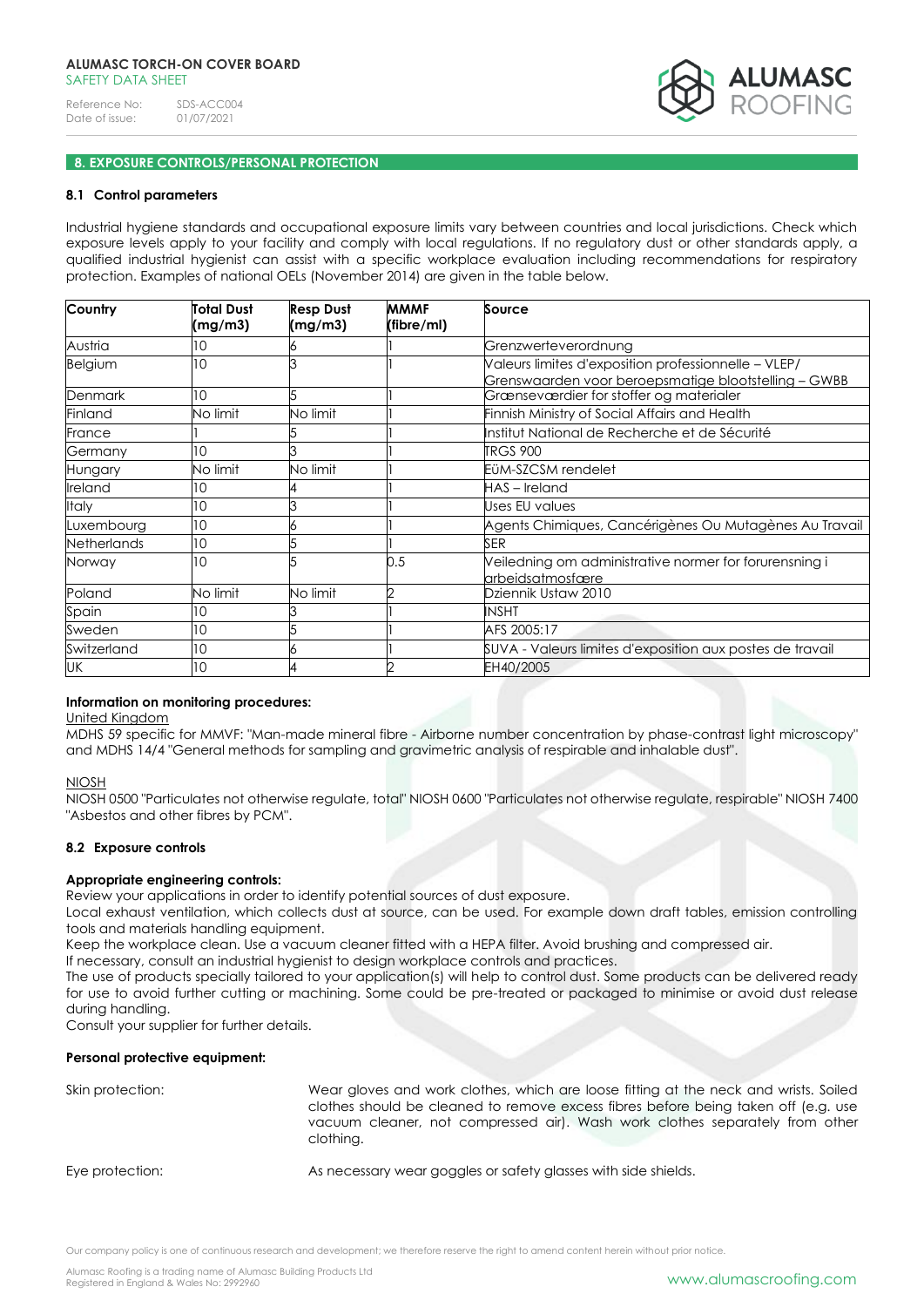#### **ALUMASC TORCH-ON COVER BOARD** SAFFTY DATA SHFFT

| Reference No:  | SDS-ACC004 |
|----------------|------------|
| Date of issue: | 01/07/2021 |



| Respiratory protection:              | For dust concentrations below the exposure limit value, RPE is not required but FFP2<br>respirators may be used on a voluntary basis. For short-term operations where excursions<br>are less than ten times the limit value use FFP2 respirators. |
|--------------------------------------|---------------------------------------------------------------------------------------------------------------------------------------------------------------------------------------------------------------------------------------------------|
| Information and training of workers: | In case of higher concentrations or where the concentration is not known, please seek<br>advice from your supplier.<br>Workers should be trained on good working practices and informed on applicable<br>local regulations.                       |

#### **Environmental exposure controls:**

Refer to local, national or European applicable environmental standards for release to air water and soil. For waste, refer to Section 13.

# **9. PHYSICAL AND CHEMICAL PROPERTIES**

### **9.1 Information on basic physical and chemical properties**

| Appearance:                                    | Browr   |
|------------------------------------------------|---------|
| Odour:                                         | Slight. |
| Odour threshold:                               | Not a   |
| pН:                                            | Not a   |
| Melting point/freezing point:                  | >1300   |
| Initial boiling point and boiling point range: | Not a   |
| Flash point:                                   | Not a   |
| Evaporation rate:                              | Not a   |
| Flammability (solid, gas):                     | Not a   |
| Vapour pressure:                               | Not a   |
| Vapour density:                                | Not a   |
| Relative density:                              | Not a   |
| Solubility(ies):                               | Slight. |
| Partition co-efficient: n-octanol/water:       | Not a   |
| Auto-ignition temperature:                     | Not a   |
| Viscosity:                                     | Not a   |
| Explosive properties:                          | Not a   |
| Oxidising properties:                          | Not a   |

### Not applicable.  $>1300$ °C. Not applicable. Not applicable. Not applicable. Not applicable. Not applicable. Not applicable. Not applicable. Slight. Not applicable. Not applicable. Not applicable. Not applicable. Not applicable.

Brown to light brown.

Not applicable.

### **9.2 Other information**

Length Weighted Geometric Mean Diameter >1.5 µm.

## **10. STABILITY AND REACTIVITY**

#### **10.1 Reactivity**

This material is stable and non-reactive.

### **10.2 Chemical stability**

The product is inorganic, stable and inert.

#### **10.3 Possibility of hazardous reactions**

None.

**10.4 Conditions to avoid**

Please refer to Section 7.

# **10.5 Incompatible materials**

None.

### **10.6 Hazardous decomposition products**

None.

Our company policy is one of continuous research and development; we therefore reserve the right to amend content herein without prior notice.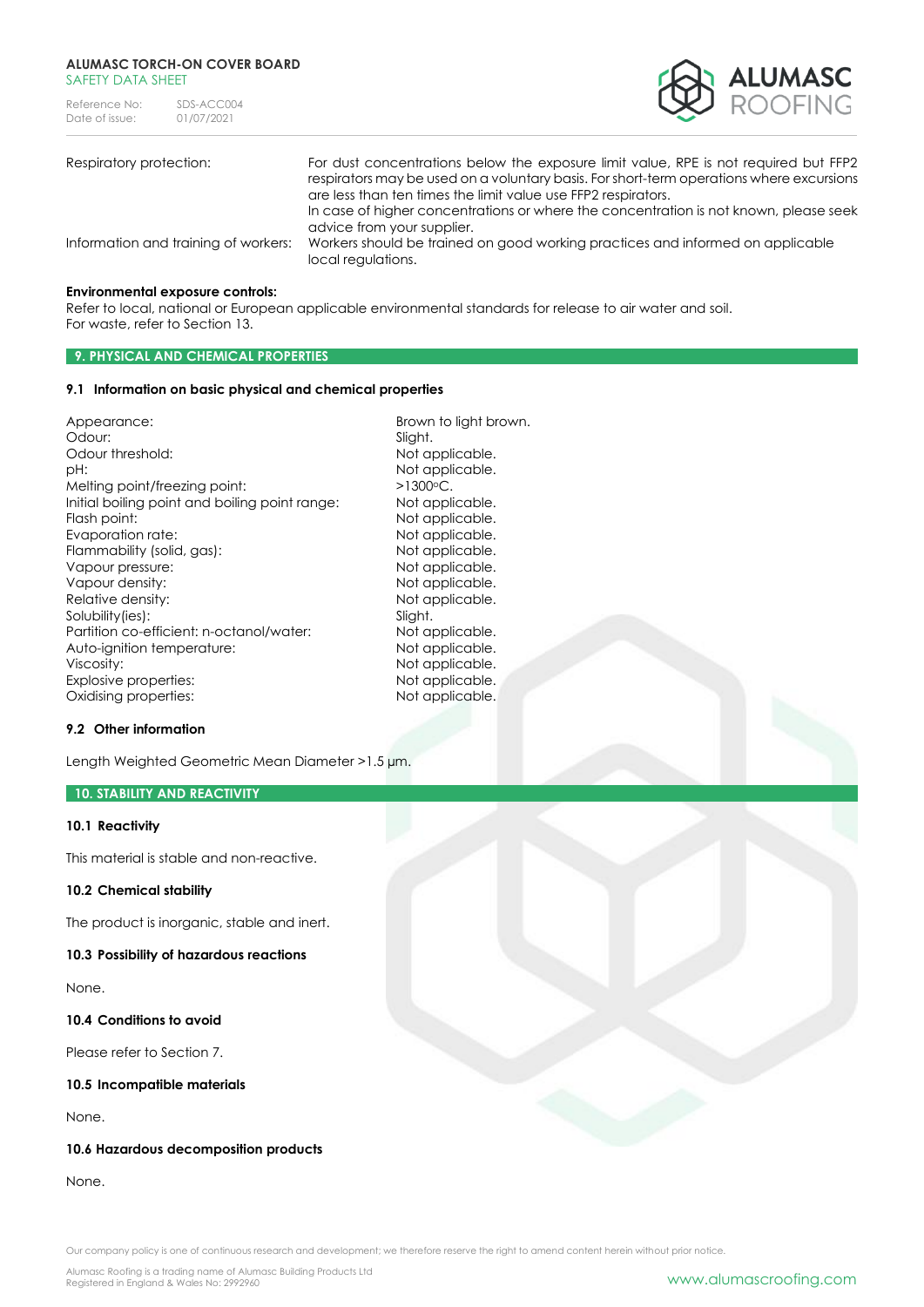

## **11. TOXICOLOGICAL INFORMATION**

### **11.1 Information on toxicological effects**

#### **Basic toxicokinetics:**

Exposure is predominantly by inhalation or ingestion, available toxicological information is as follows:

# Human Toxicological data - Respiratory toxicity for mineral wools

Epidemiological studies did not show any health effects related to fibres among Mineral Wool manufacturing workers. The excess of lung cancers reported in 1982 have been the subject of additional investigations and the examination of the confounding factors showed that the excess were not attributed to fibres. Smoking has been identified as the most important of these confounding factors.

### **Respiratory toxicity:**

Fibres contained in this product have been tested for their biopersistence using methods devised by the European Union. The biopersistence values measured exonerate such wools from carcinogen classification under the criteria listed in nota Q of Directive 67/548/EEC97/69/EC

#### **Experimental studies for mineral wool:**

Animal inhalation studies on mineral wools did show neither pulmonary fibrosis nor lung cancer nor mesotheliomas. Intratracheal and intraperitoneal injection studies did not show any disease except those involving selected fine glass fibres for special uses or experimental rock wools.

#### **Chronic toxicity:**

Studies in which condensed fractions of bitumen vapour were painted on the skin of animals have shown the development of skin tumours. However, no association between human exposure to bitumen and cancer has been reported. IARC states there is inadequate evidence that bitumen alone are carcinogenic to humans.

#### **Irritant properties:**

When tested using approved methods (as listed in Regulation (EC) 1907/2006, Annex 8, Section 8.1), fibres contained in this material give negative results. All man-made mineral fibres, like some natural fibres, can produce a mild irritation resulting in itching or rarely, in some sensitive individuals, in a slight reddening. Unlike other irritant reactions this is not the result of allergy or chemical skin damage but is caused by mechanical effects.

### **12. ECOLOGICAL INFORMATION**

#### **12.1 Toxicity**

These products are inert materials that remain stable overtime. No adverse effects of this material on the environment are anticipated.

### **12.2 Persistence and degradability**

Not established.

# **12.3 Bioaccumulation potential**

Not established.

#### **12.4 Mobility in soil**

No information available.

### **12.5 Results of PBT and vPvB assessment**

This mixture contains no substance considered to be persistent, bioaccumulating nor toxic (PBT). This mixture contains no substance considered to be very persistent and very bioaccumulative (vPvB).

### **12.6 Other adverse effects**

No additional information available.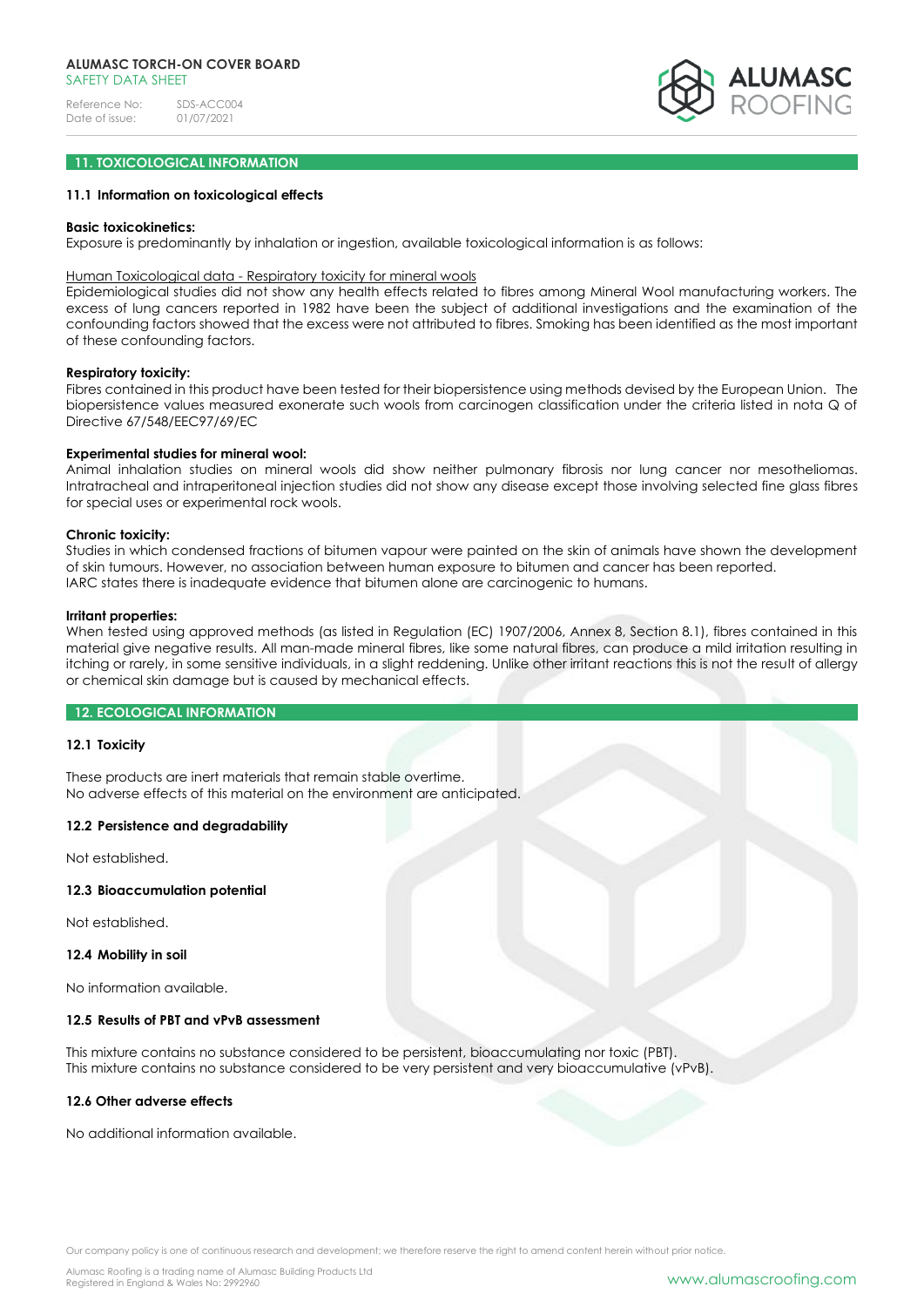

# **13. DISPOSAL CONSIDERATIONS**

### **13.1 Waste treatment methods**

Waste from these materials may be generally disposed off at a landfill, which has been licensed for this purpose. Please refer to the European list (Decision N° 2000/532/CE as modified) to identify your appropriate waste number, and insure national and/or regional regulations are complied with.

Unless wetted, such a waste is normally dusty and so should be properly sealed in containers for disposal. At some authorised disposal sites, dusty waste may be treated differently in order to ensure they are dealt with promptly to avoid them being windblown. Check for any national and/or regional regulations, which may apply.

When disposing of waste and assigning European Waste Code (EWC) any possible contamination during use will need to be considered and expert guidance sought as necessary.

#### **14. TRANSPORT INFORMATION**

#### **14.1 UN number**

Not applicable.

### **14.2 UN proper shipping name**

Not applicable.

### **14.3 Transport hazard class(es)**

Not applicable.

### **14.4 Packing group**

Not applicable.

### **14.5 Environmental hazards**

Not applicable.

#### **14.6 Special precautions for user**

Not applicable.

### **14.7 Transport in bulk according to Annex II of MARPOL 73/78 and the IBC Code**

Not applicable.

# **15. REGULATORY INFORMATION**

### **15.1 Safety, health and environmental regulations/legislation specific for the substance or mixture**

#### **EU regulations:**

- Council Directive 67/548/EEC "on the approximation of the laws, regulations and administrative provisions relating to the classification, packaging and labelling of dangerous substances as modified and adapted to the technical progress" (OJEC L 196 of 16 August 1967, p.1 and its modifications and adaptations to technical progress).
- Council Directive 1999/45/EC of 31 May 1999 concerning the approximation of the laws, regulations and administrative provisions of the Member States relating to the classification, packaging and labelling of dangerous preparations (OJ L 200 of 30.7.1999)
- Regulation (EC) No 1907/2006 dated 18th December 2006 on Registration, Evaluation, Authorisation and Restriction of Chemicals (REACH)
- Regulation (EC) No 1272/2008 dated 20th January 2009 on classification, labelling and packaging of substances and mixtures (OJ L 353)
- Commission Directive 97/69/EC of 5 December 1997 adapting to technical progress for the 23rd time Council Directive 67/548/EEC (OJEC of 13 December 1997, L 343).
- Commission regulation (EC) No 790/2009 of 10 August 2009 amending, for the purposes of its adaptation to technical and scientific progress, Regulation (EC) No 1272/2008 of the European Parliament and of the Council on classification, labelling and packaging of substances and mixtures.
- The 1st Adaptation to Technical Progress (ATP) to Regulation (EC) No 1272/2008 enters into force on 25 September 2009. It transfers the 30th and 31st ATPs of Directive 67/548/EEC to the Regulation (EC) No 1272/2008.